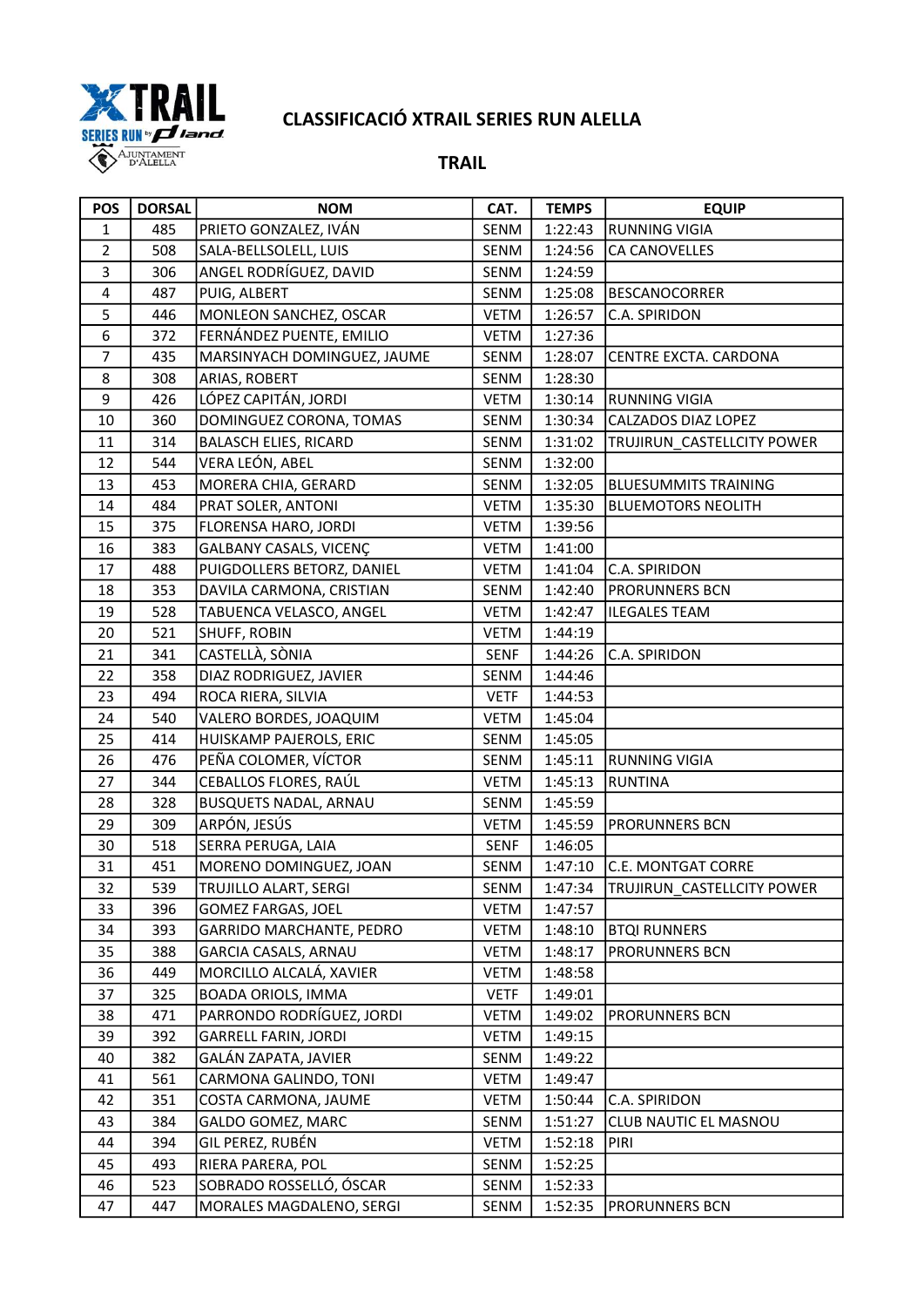

| <b>POS</b> | <b>DORSAL</b> | <b>NOM</b>                    | CAT.        | <b>TEMPS</b> | <b>EQUIP</b>                |
|------------|---------------|-------------------------------|-------------|--------------|-----------------------------|
| 48         | 477           | PEREZ CABALLERO, RAFA         | <b>VETM</b> | 1:52:37      |                             |
| 49         | 480           | PLANA CAMPOS, JORDI           | <b>VETM</b> | 1:52:45      | <b>UEC TRAIL MATARÓ</b>     |
| 50         | 320           | <b>BATES, PHILIP</b>          | <b>VETM</b> | 1:53:01      |                             |
| 51         | 371           | FERNANDEZ PEREZ, DAVID        | <b>VETM</b> | 1:53:10      | <b>PRORUNNERS BCN</b>       |
| 52         | 479           | PIERNAS GALLEGO, JORGE        | <b>VETM</b> | 1:53:17      | ALFISPORT / CM OLIVERAOLIVA |
| 53         | 430           | LÓPEZ RUIZ, ISABEL ROCÍO      | <b>VETF</b> | 1:53:34      | <b>ILEGALES TEAM</b>        |
| 54         | 364           | ESPUNY CABALLERO, DANIEL      | <b>VETM</b> | 1:53:47      |                             |
| 55         | 397           | GÓMEZ GELABERT, LLUÍS         | SENM        | 1:53:49      | FUN RUNNERS CLUB ESPORTIU   |
| 56         | 421           | KIAMOS, CHRISTOS              | <b>VETM</b> | 1:54:36      |                             |
| 57         | 461           | OGEA, YANN                    | SENM        | 1:54:43      |                             |
| 58         | 347           | <b>CLADERA PRATS, TONI</b>    | SENM        | 1:55:23      |                             |
| 59         | 322           | BERROCAL BENEDICTO, MARTA     | <b>VETF</b> | 1:55:25      |                             |
| 60         | 441           | MEMBRADO JORDANA, MANEL       | <b>VETM</b> | 1:55:26      |                             |
| 61         | 336           | CAPEL OSTÁRIZ, CRISTINA       | <b>SENF</b> | 1:55:30      | PRORUNNERS BCN              |
| 62         | 379           | FORCAT CASANOVAS, MARTA       | <b>SENF</b> | 1:56:04      |                             |
| 63         | 547           | VERGÉS RABINAD, KITU          | SENM        | 1:56:06      | C.A. SPIRIDON               |
| 64         | 486           | PUERTAS BLANCO, ORIOL         | <b>VETM</b> | 1:57:07      | CIMS CERDANYOLA             |
| 65         | 440           | MARTÍNEZ SANCHEZ, ALBERT      | <b>VETM</b> | 1:57:08      |                             |
| 66         | 348           | <b>CLOS FERRERO, PERE</b>     | SENM        | 1:57:22      | <b>TORTURUNNERS</b>         |
| 67         | 450           | MORENO CASTILLO, MIRIAM       | <b>VETF</b> | 1:57:32      |                             |
| 68         | 564           | SAINZ CEREZO, ÓSCAR           | <b>VETM</b> | 1:57:33      |                             |
| 69         | 490           | PUJOLAR CANOVAS, JORDI        | SENM        | 1:57:34      | <b>UEC TRAIL MATARÓ</b>     |
| 70         | 444           | MOIX, JULIA                   | <b>SENF</b> | 1:57:39      |                             |
| $71\,$     | 541           | VALS CARRETERO, GERARD        | <b>VETM</b> | 1:57:40      | <b>RUNNING VIGIA</b>        |
| 72         | 460           | OCETE CLAVIJO, SERGIO         | SENM        | 1:57:49      |                             |
| 73         | 302           | AGRA CECILIA, JOSÉ            | <b>VETM</b> | 1:57:58      |                             |
| 74         | 398           | GÓMEZ GUTIÉRREZ, JAVI         | <b>VETM</b> | 1:58:44      |                             |
| 75         | 355           | DEVESA PÉREZ, JOSEP           | SENM        | 1:58:53      |                             |
| 76         | 417           | JOHANSSON, KIM                | <b>VETM</b> | 1:59:12      |                             |
| $77 \,$    | 422           | LARA PINA, TAMARA             | <b>SENF</b> | 1:59:27      |                             |
| 78         | 545           | VERA LÓPEZ, SERGI             | SENM        | 1:59:28      |                             |
| 79         | 385           | GALLEGO, RAFA                 | <b>VETM</b> | 1:59:34      |                             |
| 80         | 455           | MOYA SUARI, ELOI              | SENM        | 1:59:38      |                             |
| 81         | 300           | ABAD MARTINEZ, JAVIER         | SENM        | 1:59:43      |                             |
| 82         | 513           | SÁNCHEZ GARCIA, ALBERT        | SENM        | 1:59:45      |                             |
| 83         | 557           | CAMI, CLARA                   | <b>SENF</b> | 2:00:10      | PRORUNNERS BCN              |
| 84         | 522           | SIGÜENZA SÁNCHEZ, JAIME       | SENM        | 2:01:01      | <b>CROSFIT SANTS</b>        |
| 85         | 431           | LÓPEZ TORRES, ALBERTO         | SENM        | 2:01:10      | PRORUNNERS BCN              |
| 86         | 499           | ROS I LLOBET, MIQUEL          | <b>VETM</b> | 2:01:32      | C.E. CATALUNYA              |
| 87         | 321           | BERNAL ZAMORANO, JOSÉ MANUEL  | <b>VETM</b> | 2:01:33      | <b>FREELETICS</b>           |
| 88         | 546           | VERGES AZNAR, JOAQUIM         | <b>VETM</b> | 2:01:51      | C. A. RUNNING               |
| 89         | 395           | GÓMEZ CALERO, RAÚL            | SENM        | 2:02:05      |                             |
| 90         | 350           | CORRAL GALLEGO, FCO. JAVIER   | <b>VETM</b> | 2:02:39      | C.E. PUIGCASTELLAR          |
| 91         | 466           | ORTIZ MORENO, FRAN            | SENM        | 2:02:45      |                             |
| 92         | 492           | RAMOS ROSA, DANIEL            | SENM        | 2:02:45      |                             |
| 93         | 387           | <b>GANDUXE PREGONA, ORIOL</b> | SENM        | 2:02:49      | <b>TORTURUNNERS</b>         |
| 94         | 334           | CANO DIAZ, MANEL              | <b>VETM</b> | 2:03:12      |                             |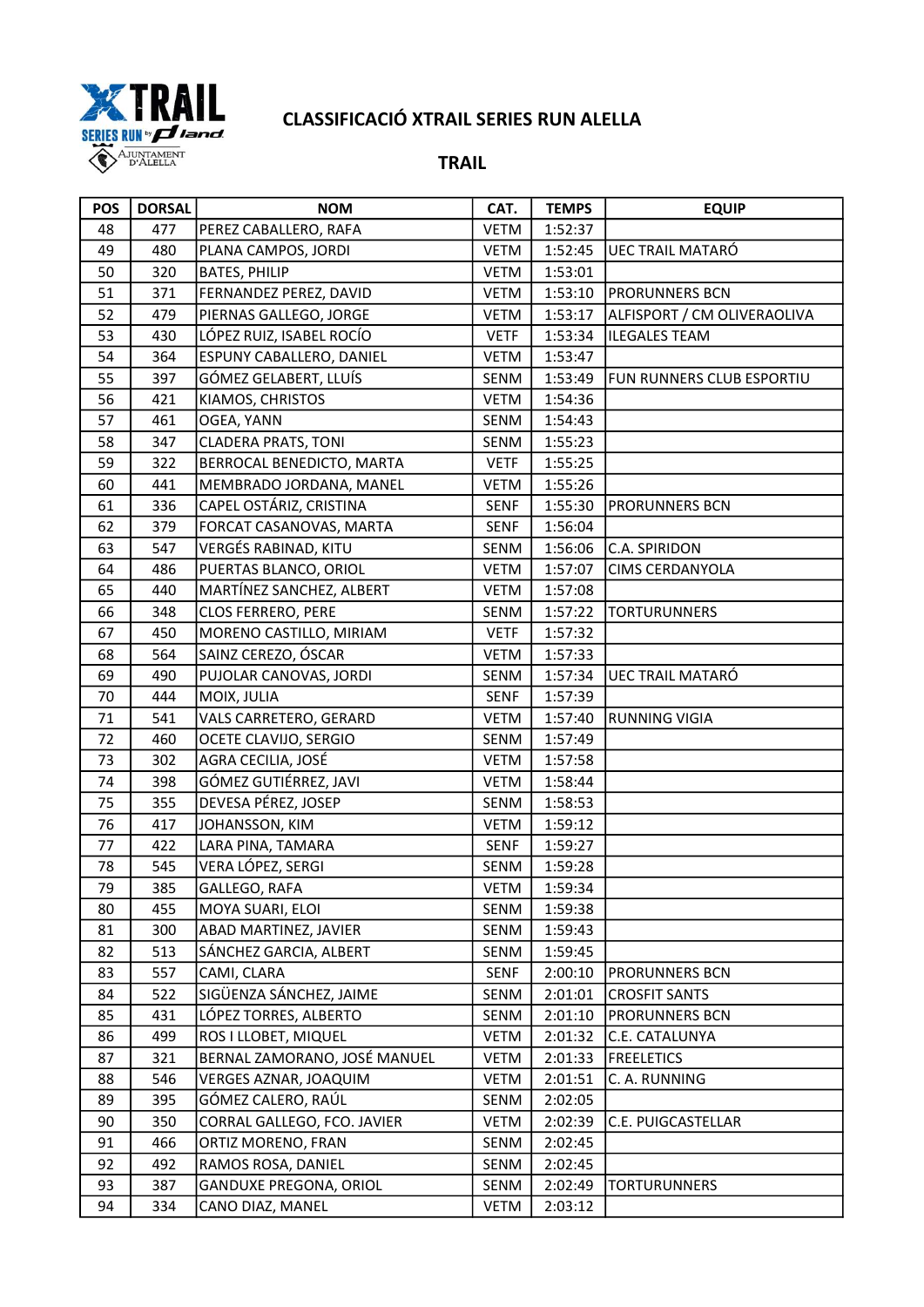

| <b>POS</b> | <b>DORSAL</b> | <b>NOM</b>                   | CAT.        | <b>TEMPS</b> | <b>EQUIP</b>                  |
|------------|---------------|------------------------------|-------------|--------------|-------------------------------|
| 95         | 391           | GARCIA RODRIGUEZ, XAVI       | <b>VETM</b> | 2:03:34      | <b>UEC TRAIL MATARÓ</b>       |
| 96         | 376           | FLORES MURILLO, JAVIER       | SENM        | 2:03:44      |                               |
| 97         | 413           | HOGENBIRK, STEPHAN           | SENM        | 2:04:05      |                               |
| 98         | 433           | LUQUE RUBIO, AARON           | <b>SENM</b> | 2:04:17      | I RUN WITH LUTX               |
| 99         | 331           | CAMPOS MARTIN, SERGI         | SENM        | 2:04:29      |                               |
| 100        | 339           | CARRERAS, SANTI              | SENM        | 2:04:55      |                               |
| 101        | 562           | DOBÓN I SIMÓ, ANGEL          | <b>VETM</b> | 2:05:22      |                               |
| 102        | 552           | VIÑALS VIÑALS, JOAN V        | <b>VETM</b> | 2:05:29      |                               |
| 103        | 506           | SABATE BOVÉ, GEMMA           | <b>VETF</b> | 2:05:31      |                               |
| 104        | 458           | MURILLO, VÍCTOR              | SENM        | 2:05:43      | TRAIL RUNNING SIERRA          |
| 105        | 496           | RODRÍGUEZ GUILLAUMET, SÍLVIA | <b>SENF</b> | 2:05:44      | PRORUNNERS BCN                |
| 106        | 511           | SANCHEZ CAPAFONS, SERGI      | <b>VETM</b> | 2:05:58      |                               |
| 107        | 432           | LORENTE CLAPES, MAR          | <b>VETF</b> | 2:06:08      | CENTRE DENTAL CLAPES          |
| 108        | 366           | FABREGAT, ALBERTO            | SENM        | 2:06:12      |                               |
| 109        | 501           | RUBIO, ANNA                  | <b>SENF</b> | 2:06:37      |                               |
| 110        | 380           | FUERTES RONCERO, DAVID       | SENM        | 2:06:53      |                               |
| 111        | 555           | GÓMEZ FREIRE, SERGIO         | SENM        | 2:07:29      | <b>CLUB HERCULES TERMARIA</b> |
| 112        | 439           | MARTÍNEZ MUÑOZ, ANTONIO      | <b>VETM</b> | 2:07:45      | CORRERXCORRER                 |
| 113        | 370           | FERNÁNDEZ MARTÍNEZ, GENÍS    | <b>VETM</b> | 2:07:55      | <b>BMC</b>                    |
| 114        | 354           | DE VRIES, MARCO              | <b>VETM</b> | 2:08:16      |                               |
| 115        | 400           | GONZALEZ, JAVIER             | <b>VETM</b> | 2:08:25      | NO HAY DOLOR                  |
| 116        | 519           | SERRA VENTURA, JOAN          | SENM        | 2:08:36      |                               |
| 117        | 330           | CALVO ÁLVAREZ, MARC          | SENM        | 2:08:51      |                               |
| 118        | 425           | LOPEZ BALLESTEROS, ALFONSO   | <b>VETM</b> | 2:08:53      | CLUB NÀUTIC MASNOU            |
| 119        | 304           | ALDECOA ALIO, CLAUDIA        | <b>SENF</b> | 2:08:55      |                               |
| 120        | 357           | DIAZ MUÑOZ, JOSÉ MIGUEL      | <b>VETM</b> | 2:09:47      | RIPOLLET UNIÓ ATLETICA        |
| 121        | 315           | BALFAGON BORREGUERO, SERGIO  | SENM        | 2:10:05      | C. A. RUNNING                 |
| 122        | 415           | JIMENEZ PEREZ, JORDI         | <b>VETM</b> | 2:11:03      |                               |
| 123        | 311           | ASCUÉ, TABARÉ                | <b>VETM</b> | 2:11:34      | <b>SHIBUMI RUNNER</b>         |
| 124        | 356           | DIAZ COSTELA, ADAM           | <b>VETM</b> | 2:11:35      |                               |
| 125        | 305           | ALONSO SERRANO, NURIA        | <b>VETF</b> | 2:11:45      | PRORUNNERS BCN                |
| 126        | 495           | RODRIGUEZ, NAIARA            | <b>VETF</b> | 2:11:45      | <b>PRORUNNERS BCN</b>         |
| 127        | 559           | WONG, EGON                   | SENM        | 2:12:59      |                               |
| 128        | 526           | SOTO FUGASOT, JOAN LLUIS     | <b>VETM</b> | 2:13:01      | <b>BASESPORT</b>              |
| 129        | 504           | RUIZ GONZALEZ, ALBA          | <b>VETF</b> | 2:13:02      | <b>BASESPORT</b>              |
| 130        | 560           | MURILLO BLAZQUEZ, MIRIAM     | <b>SENF</b> | 2:13:04      |                               |
| 131        | 335           | CANYAMERES SANAHUJA, ORIOL   | <b>VETM</b> | 2:13:07      | <b>MATINERS</b>               |
| 132        | 409           | HERNANDEZ NARANJO, MIGUEL    | SENM        | 2:13:26      |                               |
| 133        | 427           | LÓPEZ COSTA, FLEKY           | <b>VETM</b> | 2:13:56      |                               |
| 134        | 365           | ESTIVILL, GEORGINA           | <b>VETF</b> | 2:14:52      | $TRI+9$                       |
| 135        | 303           | AGUSTI MATALLANA, DOLORS     | <b>VETF</b> | 2:14:53      | $TRI+9$                       |
| 136        | 537           | TORRES GONZÁLEZ, SANDRA      | <b>SENF</b> | 2:14:53      | <b>TORTURUNNERS</b>           |
| 137        | 462           | OLIVA COLET, JOSEP Mª        | <b>VETM</b> | 2:15:04      |                               |
| 138        | 548           | VIDAL FORASTÉ, XAVIER        | <b>VETM</b> | 2:15:19      |                               |
| 139        | 342           | CASTILLO BARNERA, MARC       | VETM        | 2:16:15      |                               |
| 140        | 527           | SPRIANO, EMANUELE            | <b>VETM</b> | 2:16:16      |                               |
| 141        | 543           | VÁSQUEZ, ANDREA              | <b>SENF</b> | 2:16:16      |                               |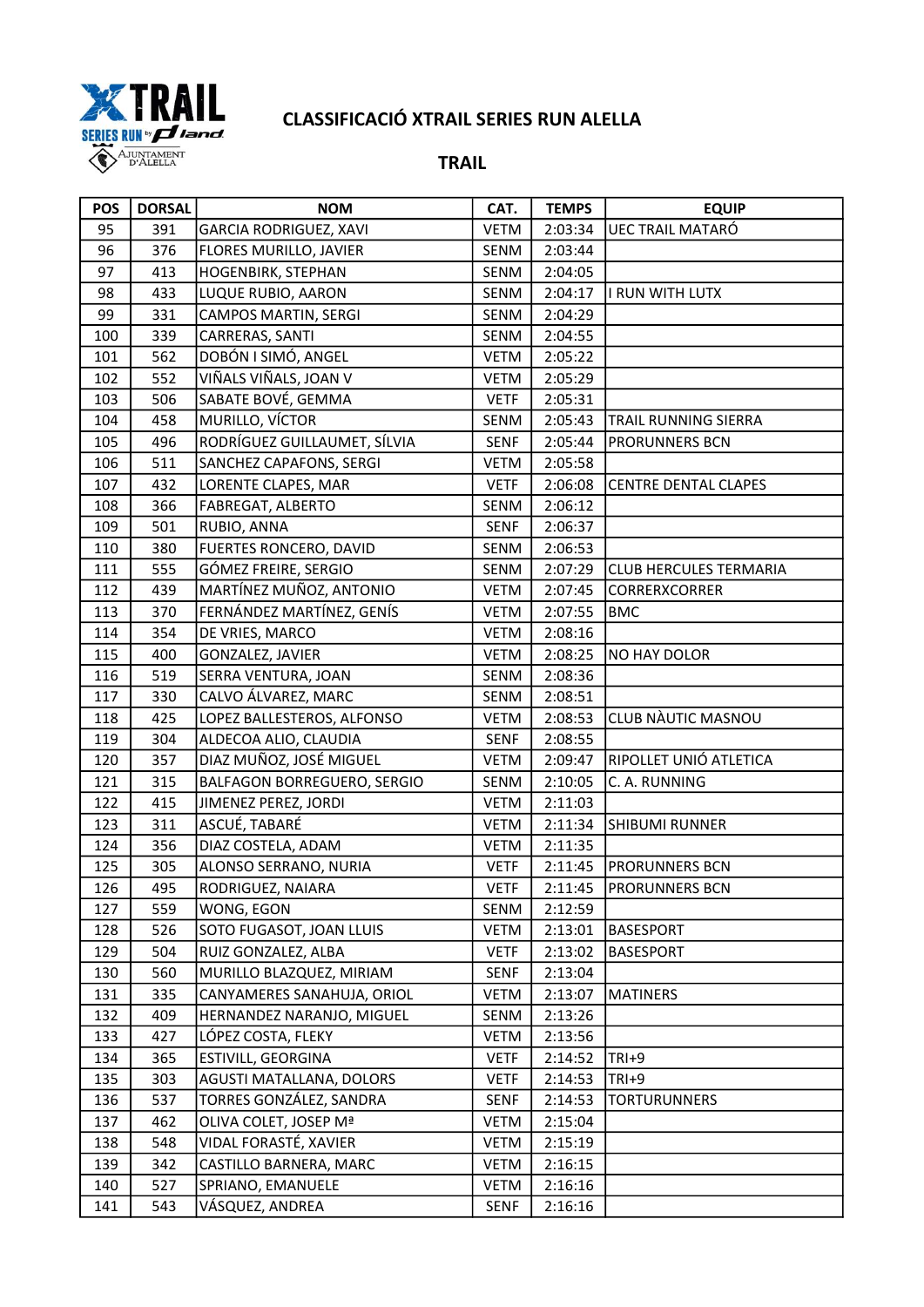

| <b>POS</b> | <b>DORSAL</b> | <b>NOM</b>                      | CAT.        | <b>TEMPS</b> | <b>EQUIP</b>                  |
|------------|---------------|---------------------------------|-------------|--------------|-------------------------------|
| 142        | 534           | TORO, FRAN                      | <b>VETM</b> | 2:16:42      | <b>CNM</b>                    |
| 143        | 478           | PÉREZ GONZALVO, ALEJANDRO       | SENM        | 2:16:44      |                               |
| 144        | 502           | RUBIO VILLAGRASA, RUBIO         | VETM        | 2:16:47      |                               |
| 145        | 436           | MARTÍN CUEVAS, KIKA             | <b>SENF</b> | 2:16:53      |                               |
| 146        | 412           | HERRERO SANCHEZ, PITU           | SENM        | 2:16:55      |                               |
| 147        | 367           | FARRERO, SARA                   | <b>VETF</b> | 2:16:56      | PIRI                          |
| 148        | 481           | PORCEL CARMONA, JUANMA          | VETM        | 2:17:08      | <b>CLUB E. GARRAF RUNNERS</b> |
| 149        | 369           | FERNANDEZ GONZALEZ, LAURA       | <b>SENF</b> | 2:17:14      | <b>PRORUNNERS BCN</b>         |
| 150        | 529           | TAMARIT ALONSO, LETICIA         | <b>VETF</b> | 2:17:17      | URBAN TEAM CLUB EDC           |
| 151        | 542           | VALVERDE TORO, JOSÉ             | SENM        | 2:17:18      |                               |
| 152        | 424           | LLAVARI COSP, MARTA             | <b>SENF</b> | 2:17:36      |                               |
| 153        | 463           | OLIVER PRATS, JORDI             | <b>VETM</b> | 2:17:36      |                               |
| 154        | 443           | MESTRES, ARIADNA                | <b>SENF</b> | 2:18:04      |                               |
| 155        | 403           | <b>GRANERO CONTESTI, JUDITH</b> | <b>SENF</b> | 2:18:12      |                               |
| 156        | 332           | CAMPS MARTINEZ, DANIEL          | SENM        | 2:18:12      | PRORUNNERS BCN                |
| 157        | 399           | <b>GONDRAN, ALICE</b>           | <b>SENF</b> | 2:18:16      |                               |
| 158        | 468           | PACHO PACHO, DANIEL             | <b>VETM</b> | 2:18:57      |                               |
| 159        | 329           | CABRERA, MARCELO                | VETM        | 2:18:59      |                               |
| 160        | 550           | VILLAVIEJA MARTINEZ, ENRIC      | <b>SENM</b> | 2:20:15      |                               |
| 161        | 469           | PALMA LÓPEZ, SARA               | <b>SENF</b> | 2:20:15      | PRORUNNERS BCN                |
| 162        | 411           | HERRERO, ANASTASIA              | <b>SENF</b> | 2:20:33      |                               |
| 163        | 456           | MUÑOZ, JOSEP M                  | <b>VETM</b> | 2:20:58      | PIRI                          |
| 164        | 475           | PELISSOU AYUSO, ESTHER          | <b>SENF</b> | 2:21:25      |                               |
| 165        | 531           | THOREL, EMILIE                  | <b>SENF</b> | 2:21:28      |                               |
| 166        | 404           | <b>GUERRERO SOLER, MIQUEL</b>   | SENM        | 2:21:56      |                               |
| 167        | 359           | DOBLAS, SANDRA                  | <b>VETF</b> | 2:21:58      |                               |
| 168        | 423           | LINGAPPAN, ANBU                 | <b>VETM</b> | 2:23:11      |                               |
| 169        | 473           | PASCUAL SALAS, JOSÉ CARLOS      | SENM        | 2:23:30      |                               |
| 170        | 454           | MORROS TRAVESA, JÉSSICA         | <b>SENF</b> | 2:23:32      | A.C.EXCTA. MATARÓ             |
| 171        | 316           | <b>BALTRONS MOLINA, LOURDES</b> | <b>VETF</b> | 2:23:41      |                               |
| 172        | 563           | VAN DEN MAEGDENBERGH, TOM       | SENM        | 2:23:42      |                               |
| 173        | 416           | JIMÉNEZ SÁNCHEZ, ANGEL          | <b>VETM</b> | 2:24:01      |                               |
| 174        | 373           | FERNÁNDEZ VEGAS, LUIS           | <b>VETM</b> | 2:24:23      |                               |
| 175        | 307           | ARANDA BARRANCO, SERGIO         | SENM        | 2:25:10      |                               |
| 176        | 530           | TARDY, AURÉLIE                  | <b>VETF</b> | 2:25:17      |                               |
| 177        | 498           | ROMERO GONZÁLEZ, TONI           | <b>VETM</b> | 2:25:31      |                               |
| 178        | 532           | TOPAC, GÜLIN                    | <b>VETF</b> | 2:25:38      |                               |
| 179        | 470           | PARES VERDAGUER, GERARD         | VETM        | 2:26:34      | <b>MYRMIDONS TEAM</b>         |
| 180        | 434           | MARIA EJARQUE, CRISTINA         | <b>VETF</b> | 2:27:05      | <b>RUN BCN</b>                |
| 181        | 505           | RUIZ MARTINEZ, JUAN             | <b>SENM</b> | 2:27:05      |                               |
| 182        | 516           | SEGURA MUÑOZ, DIDAC             | SENM        | 2:27:26      |                               |
| 183        | 566           | DUNNE, ROBBY EDWARD             | <b>VETM</b> | 2:27:58      |                               |
| 184        | 549           | VILARÓ BALLBE, JORDI            | <b>VETM</b> | 2:28:40      |                               |
| 185        | 378           | FORCADA AYMAR, ALBERT           | SENM        | 2:29:28      |                               |
| 186        | 514           | SAPERAS AYMAR, NARCIS           | SENM        | 2:29:29      |                               |
| 187        | 472           | PASCUAL, MARC                   | SENM        | 2:29:37      |                               |
| 188        | 520           | SERRANO CACHINERO, GUILLEM      | SENM        | 2:29:41      |                               |